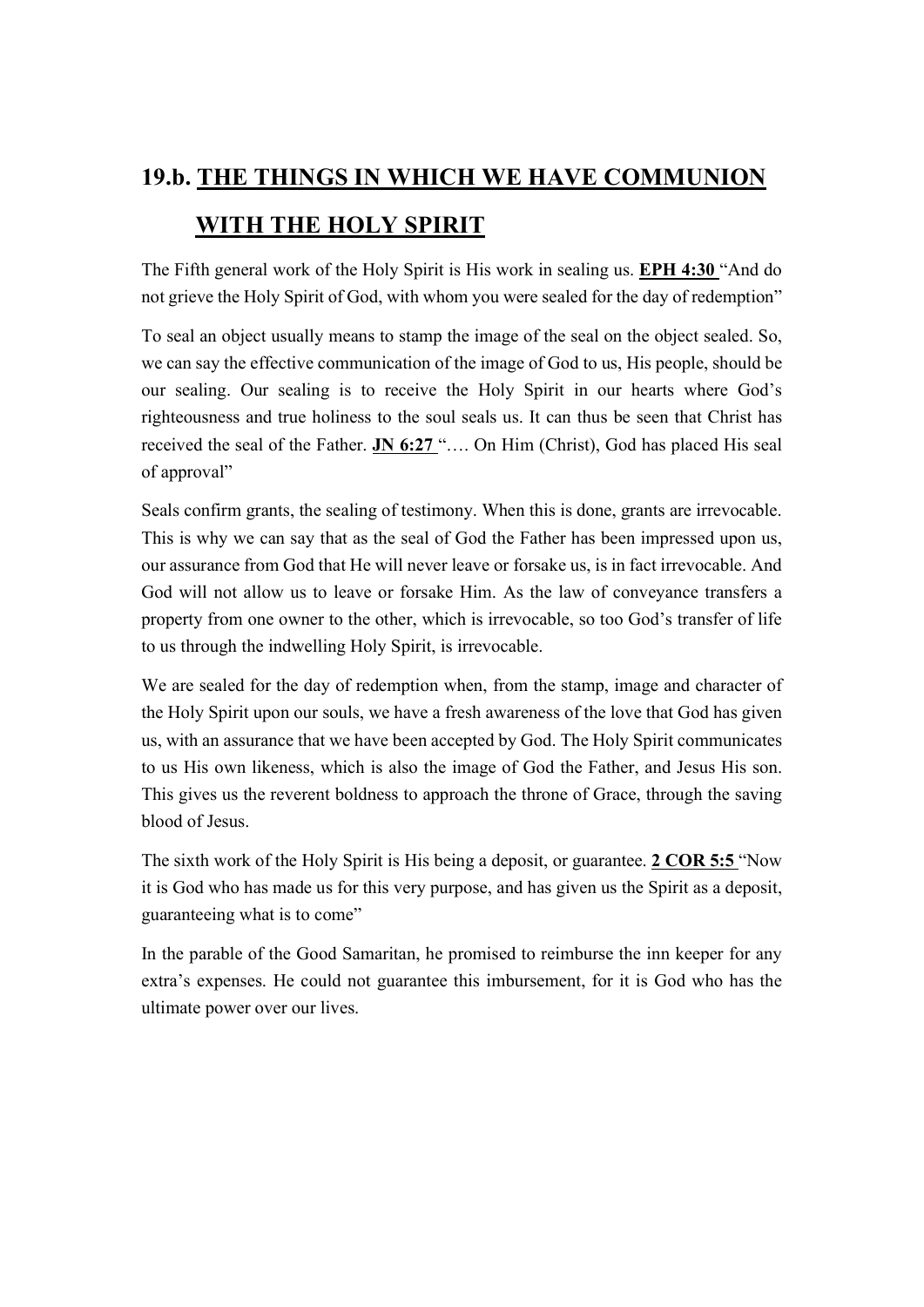However, when God gives His guarantee for an undertaking, it will be done, because God has the ultimate power over everything. Therefore, God is able to say, "I will never leave or forsake you", and there is no superior power over God.

God is able to guarantee His promises, because no one is able to contradict or thwart the power of God. The whole promise of God is the new life that we will enjoy in Glory. This is guaranteed, but God has given us a fore taste of this life, by sealing His promise to us by the coming of the Holy Spirit into our hearts. When Christ said He will never leave or forsake us, it means that the Holy Spirit will never forsake us, because the Triune Godhead is three in one. The full inheritance promised is the fulness of the Spirit in the enjoyment of God.

When the Spirit has fully taken away the sin in our lives as we are raised to Glory, that is the full inheritance promised. God gives us His Spirit to assure us of the inheritance and to guarantee it to us. Thus, having given us His Word, promises, covenant, oath, the revelation of His faithfulness and His immutability are our guarantees. All of these exist outside of us, but the security of these guarantees lives in our hearts by the presence of the Holy Spirit. The Holy Spirit brings us the first fruits of this glorious life to come, for all those who will bow the knee to our gracious Master.

The Holy Spirit makes known to believers their acceptance with God. This, that He is their Father and that He cars for and loves them. We are no longer the slaves of the evil one, but the sons and daughters of God. The presence of the Holy Spirit in our hearts gives us a foretaste of things to come.

The Seventh general work of the Holy Spirit is to anoint Believers.

The Spirit who anoints us is the Spirit of Wisdom, of council, of Knowledge and Understanding in the fear of the Lord. Did not our Lord say that He would send the Holy Spirit to bring to mind all that Jesus had taught. This teaching comes from being anointed by the Spirit.

And this teaching comes to us through the word of God, preached and read.

The Spirit teaches sanctification through the opening of our eyes, giving us new understanding. He gives us a saving knowledge of the mystery of the gospel.